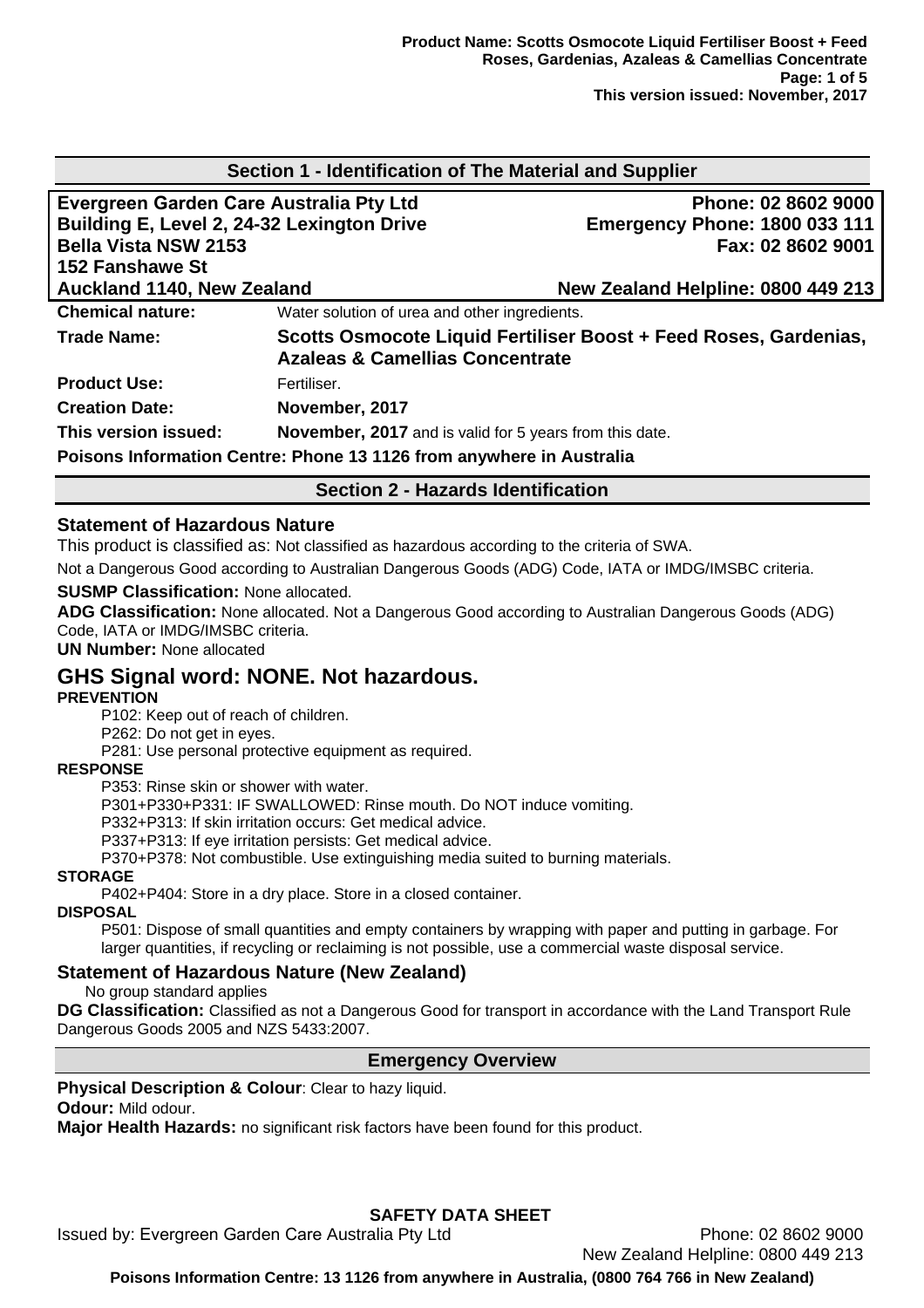| <b>Section 3 - Composition/Information on Ingredients</b> |               |            |                                                    |         |
|-----------------------------------------------------------|---------------|------------|----------------------------------------------------|---------|
| Ingredients                                               | <b>CAS No</b> | Conc, %    | TWA (mg/m <sup>3</sup> ) STEL (mg/m <sup>3</sup> ) |         |
| Urea                                                      | $57-13-6$     | 200-400g/L | not set                                            | not set |
| Other non hazardous ingredients                           | various       | 100-200g/L | not set                                            | not set |
| Water                                                     | 7732-18-5     | to 100     | not set                                            | not set |

This is a commercial product whose exact ratio of components may vary slightly. Minor quantities of other non hazardous ingredients are also possible.

The SWA TWA exposure value is the average airborne concentration of a particular substance when calculated over a normal 8 hour working day for a 5 day working week. The STEL (Short Term Exposure Limit) is an exposure value that may be equalled (but should not be exceeded) for no longer than 15 minutes and should not be repeated more than 4 times per day. There should be at least 60 minutes between successive exposures at the STEL. The term "peak "is used when the TWA limit, because of the rapid action of the substance, should never be exceeded, even briefly.

## **Section 4 - First Aid Measures**

### **General Information:**

You should call The Poisons Information Centre if you feel that you may have been poisoned, burned or irritated by this product. The number is 13 1126 from anywhere in Australia (0800 764 766 in New Zealand) and is available at all times. Have this SDS with you when you call.

**Inhalation:** First aid is not generally required. If in doubt, contact a Poisons Information Centre or a doctor. **Skin Contact:** Irritation is unlikely. However, if irritation does occur, flush with lukewarm, gently flowing water for 5 minutes or until chemical is removed.

**Eye Contact:** No effects expected. If irritation does occur, flush contaminated eye(s) with lukewarm, gently flowing water for 5 minutes or until the product is removed. Obtain medical advice if irritation becomes painful or lasts more than a few minutes. Take special care if exposed person is wearing contact lenses.

**Ingestion:** If product is swallowed or gets in mouth, do NOT induce vomiting; wash mouth with water and give some water to drink. If symptoms develop, or if in doubt contact a Poisons Information Centre or a doctor.

# **Section 5 - Fire Fighting Measures**

**Fire and Explosion Hazards**: The major hazard in fires is usually inhalation of heated and toxic or oxygen deficient (or both), fire gases. There is no risk of an explosion from this product under normal circumstances if it is involved in a fire.

This product is likely to decompose only after heating to dryness, followed by further strong heating. Fire decomposition products from this product are likely to be irritating if inhaled.

**Extinguishing Media:** Not combustible. Use extinguishing media suited to burning materials.

**Fire Fighting:** If a significant quantity of this product is involved in a fire, call the fire brigade.

| Flash point:                     | Does not burn.                  |
|----------------------------------|---------------------------------|
| <b>Upper Flammability Limit:</b> | Does not burn.                  |
| <b>Lower Flammability Limit:</b> | Does not burn.                  |
| <b>Autoignition temperature:</b> | Not applicable - does not burn. |
| <b>Flammability Class:</b>       | Does not burn.                  |
|                                  |                                 |

# **Section 6 - Accidental Release Measures**

**Accidental release:** This product is sold in small packages, and the accidental release from one of these is not usually a cause for concern. For minor spills, clean up, rinsing to sewer and put empty container in garbage. Although no special protective clothing is normally necessary because of occasional minor contact with this product, it is good practice to wear impermeable gloves when handling chemical products. In the event of a major spill, prevent spillage from entering drains or water courses and call emergency services.

# **Section 7 - Handling and Storage**

**Handling:** Keep exposure to this product to a minimum, and minimise the quantities kept in work areas. Check Section 8 of this SDS for details of personal protective measures, and make sure that those measures are followed. The measures detailed below under "Storage" should be followed during handling in order to minimise risks to persons using the product in the workplace. Also, avoid contact or contamination of product with incompatible materials listed in Section 10.

# **SAFETY DATA SHEET**

Issued by: Evergreen Garden Care Australia Pty Ltd Phone: 02 8602 9000

New Zealand Helpline: 0800 449 213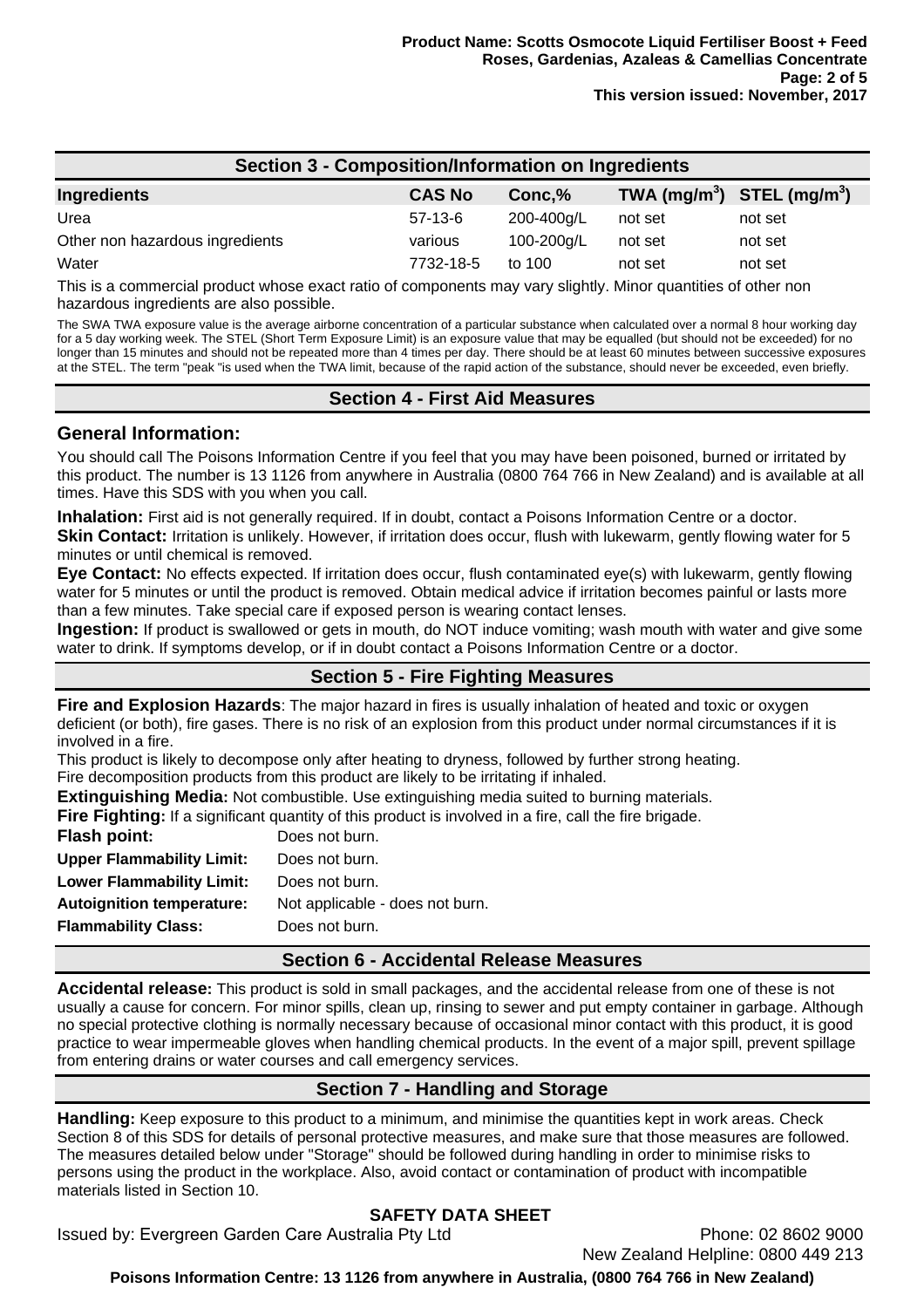**Storage:** Make sure that containers of this product are kept tightly closed. Make sure that the product does not come into contact with substances listed under "Incompatibilities" in Section 10. Some liquid preparations settle or separate on standing and may require stirring before use. Check packaging - there may be further storage instructions on the label.

# **Section 8 - Exposure Controls and Personal Protection**

The following Australian Standards will provide general advice regarding safety clothing and equipment:

Respiratory equipment: **AS/NZS 1715**, Protective Gloves: **AS 2161**, Occupational Protective Clothing: AS/NZS 4501 set 2008, Industrial Eye Protection: **AS1336** and **AS/NZS 1337**, Occupational Protective Footwear: **AS/NZS2210**.

## **SWA Exposure Limits TWA (mg/m<sup>3</sup>**

**) STEL (mg/m<sup>3</sup> )** 

Exposure limits have not been established by SWA for any of the significant ingredients in this product.

No special equipment is usually needed when occasionally handling small quantities. The following instructions are for bulk handling or where regular exposure in an occupational setting occurs without proper containment systems. **Ventilation:** No special ventilation requirements are normally necessary for this product. However make sure that the work environment remains clean and that vapours and mists are minimised.

**Eye Protection:** Eye protection is not normally necessary when this product is being used. However, if in doubt, wear suitable protective glasses or goggles.

**Skin Protection:** The information at hand indicates that this product is not harmful and that normally no special skin protection is necessary. However, we suggest that you routinely avoid contact with all chemical products and that you wear suitable gloves (preferably elbow-length) when lengthy skin contact is likely.

**Protective Material Types:** There is no specific recommendation for any particular protective material type. **Respirator:** Usually, no respirator is necessary when using this product. However, if you have any doubts consult the Australian Standard mentioned above.

## **Section 9 - Physical and Chemical Properties:**

| <b>Physical Description &amp; colour:</b> | Clear to hazy liquid.                          |
|-------------------------------------------|------------------------------------------------|
| Odour:                                    | Mild odour.                                    |
| <b>Boiling Point:</b>                     | Approximately 100°C at 100kPa.                 |
| <b>Freezing/Melting Point:</b>            | Below 0°C.                                     |
| <b>Volatiles:</b>                         | Water component.                               |
| <b>Vapour Pressure:</b>                   | 2.37 kPa at 20°C (water vapour pressure).      |
| <b>Vapour Density:</b>                    | As for water.                                  |
| <b>Specific Gravity:</b>                  | No data.                                       |
| <b>Water Solubility:</b>                  | Completely soluble in water.                   |
| pH:                                       | No data. Expected to be mildly acidic (pH 4-6) |
| <b>Volatility:</b>                        | No data.                                       |
| <b>Odour Threshold:</b>                   | No data.                                       |
| <b>Evaporation Rate:</b>                  | As for water.                                  |
| <b>Coeff Oil/water Distribution:</b>      | No data                                        |
| <b>Autoignition temp:</b>                 | Not applicable - does not burn.                |

# **Section 10 - Stability and Reactivity**

**Reactivity:** This product is unlikely to react or decompose under normal storage conditions. However, if you have any doubts, contact the supplier for advice on shelf life properties.

**Conditions to Avoid:** Keep containers tightly closed.

**Incompatibilities:** No particular Incompatibilities.

**Fire Decomposition:** This product is likely to decompose only after heating to dryness, followed by further strong heating. Combustion forms carbon dioxide, and if incomplete, carbon monoxide and possibly smoke. May form nitrogen and its compounds, and under some circumstances, oxides of nitrogen. Occasionally hydrogen cyanide gas in reducing atmospheres. Iron, potassium, magnesium and other metal compounds. Carbon monoxide poisoning produces headache, weakness, nausea, dizziness, confusion, dimness of vision, disturbance of judgment, and unconsciousness followed by coma and death.

**Polymerisation:** This product will not undergo polymerisation reactions.

# **SAFETY DATA SHEET**

Issued by: Evergreen Garden Care Australia Pty Ltd Phone: 02 8602 9000

New Zealand Helpline: 0800 449 213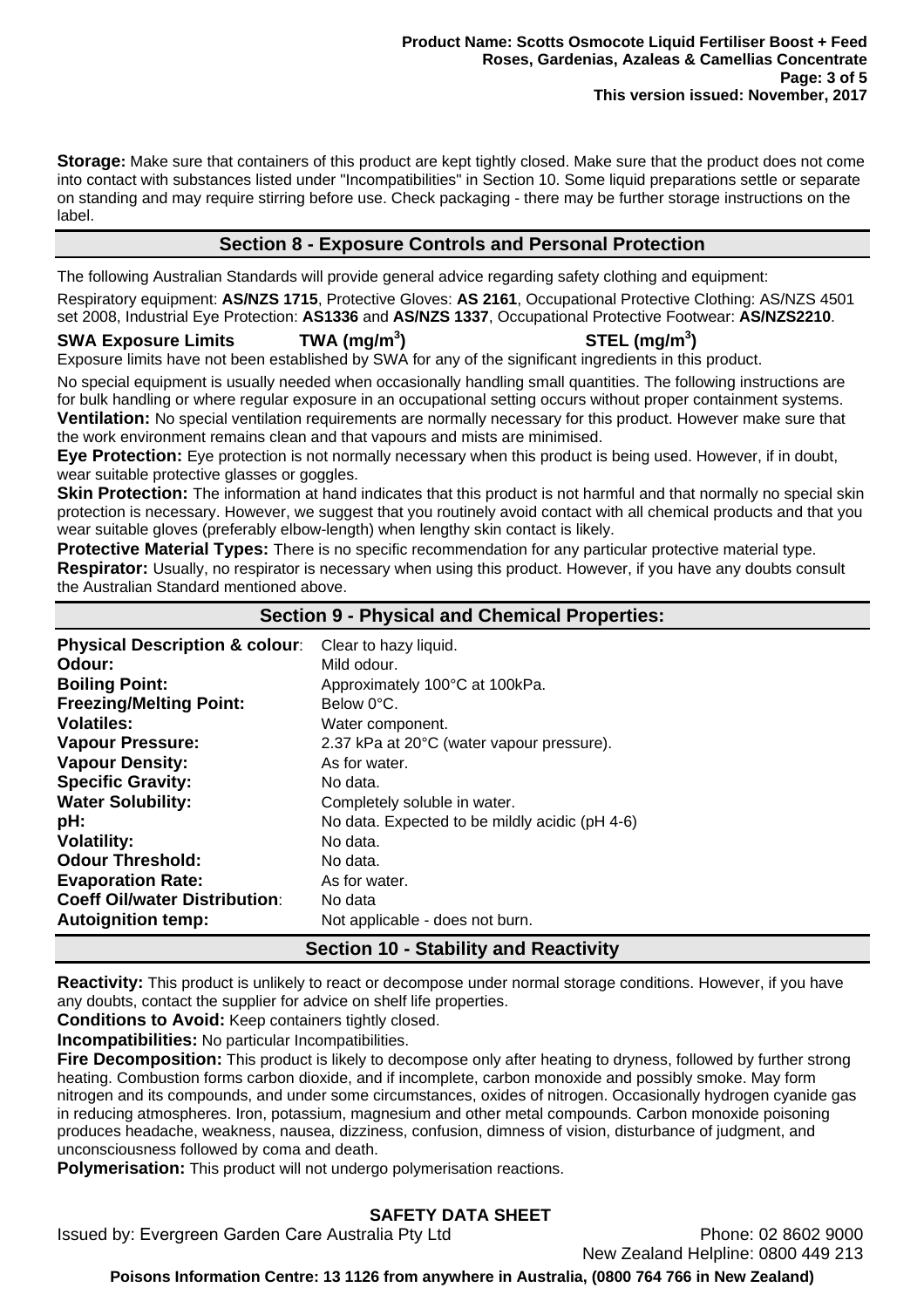# **Section 11 - Toxicological Information**

# **Local Effects:**

**Target Organs:** There is no data to hand indicating any particular target organs.

### **Classification of Hazardous Ingredients**

Ingredient **Risk Phrases** 

No ingredient mentioned in the HSIS Database is present in this product at hazardous concentrations.

## **Potential Health Effects**

## **Inhalation:**

**Short Term Exposure:** Available data indicates that this product is not harmful. In addition product is unlikely to cause any discomfort or irritation.

**Long Term Exposure:** No data for health effects associated with long term inhalation.

## **Skin Contact:**

**Short Term Exposure:** Available data indicates that this product is not harmful. It should present no hazards in normal use. However product may be mildly irritating, but is unlikely to cause anything more than mild discomfort which should disappear once contact ceases.

**Long Term Exposure:** No data for health effects associated with long term skin exposure.

# **Eye Contact:**

**Short Term Exposure:** This product may be mildly irritating to eyes, but is unlikely to cause anything more than mild discomfort which should disappear once product is removed.

**Long Term Exposure:** No data for health effects associated with long term eve exposure.

### **Ingestion:**

**Short Term Exposure:** Significant oral exposure is considered to be unlikely. Available data shows that this product is not harmful. However, this product may be irritating to mucous membranes but is unlikely to cause anything more than transient discomfort.

**Long Term Exposure:** No data for health effects associated with long term ingestion.

### **Carcinogen Status:**

**SWA:** No significant ingredient is classified as carcinogenic by SWA.

**NTP:** No significant ingredient is classified as carcinogenic by NTP.

**IARC:** No significant ingredient is classified as carcinogenic by IARC.

# **Section 12 - Ecological Information**

This product is biodegradable. It will not accumulate in the soil or water or cause long term problems. Expected to not be an environmental hazard.

# **Section 13 - Disposal Considerations**

**Disposal:** Dispose of small quantities and empty containers by wrapping with paper and putting in garbage. For larger quantities, if recycling or reclaiming is not possible, use a commercial waste disposal service.

# **Section 14 - Transport Information**

### **Australia**

ADG Code: This product is not classified as a Dangerous Good. No special transport conditions are necessary unless required by other regulations.

### **New Zealand**

Classified as not a Dangerous Good for transport in accordance with the Land Transport Rule Dangerous Goods 2005 and NZS 5433:2007.

# **Section 15 - Regulatory Information**

# **Australia:**

**AICS:** All of the significant ingredients in this formulation are compliant with NICNAS regulations.

# **SAFETY DATA SHEET**

Issued by: Evergreen Garden Care Australia Pty Ltd **Phone: 02 8602 9000** 

New Zealand Helpline: 0800 449 213